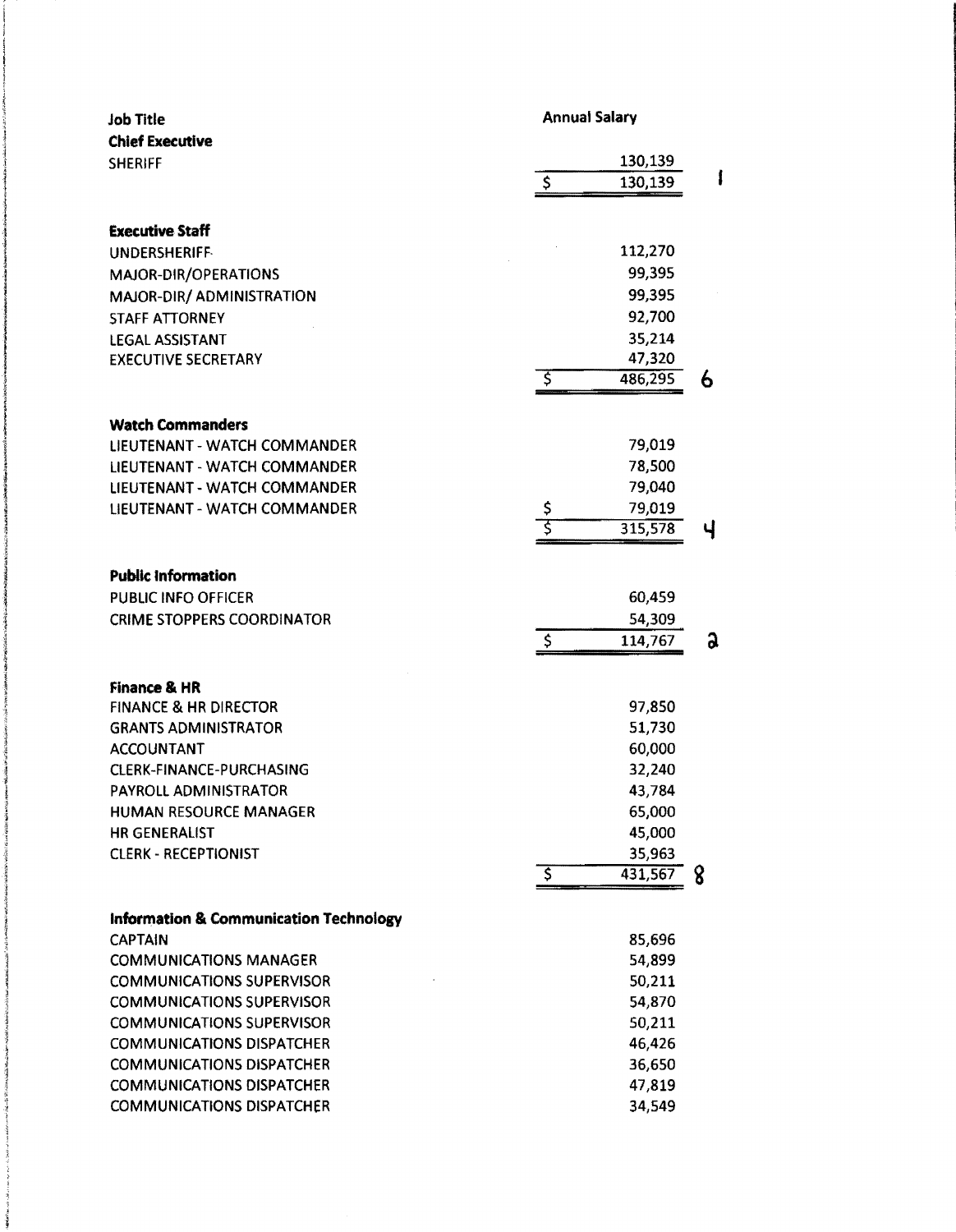| <b>COMMUNICATIONS DISPATCHER</b>      | 30,701           |    |
|---------------------------------------|------------------|----|
| <b>COMMUNICATIONS DISPATCHER</b>      | 30,701           |    |
| <b>COMMUNICATIONS DISPATCHER</b>      | 35,589           |    |
| <b>COMMUNICATIONS DISPATCHER</b>      | 36,650           |    |
| <b>COMMUNICATIONS DISPATCHER</b>      | 30,701           |    |
| <b>COMMUNICATIONS DISPATCHER</b>      | 35,589           |    |
| <b>COMMUNICATIONS DISPATCHER</b>      | 31,616           |    |
| <b>COMMUNICATIONS DISPATCHER</b>      | 30,701           |    |
| <b>COMMUNICATIONS DISPATCHER</b>      | 35,589           |    |
| <b>COMMUNICATIONS DISPATCHER</b>      | 36,650           |    |
| <b>COMMUNICATIONS DISPATCHER</b>      | 29,224           |    |
|                                       |                  |    |
| <b>COMMUNICATIONS DISPATCHER</b>      | 45,074           |    |
| <b>COMMUNICATIONS DISPATCHER</b>      | 30,701           |    |
| <b>COMMUNICATIONS DISPATCHER</b>      | 49,254           |    |
| <b>COMMUNICATIONS DISPATCHER</b>      | 30,701           |    |
| <b>COMMUNICATIONS DISPATCHER</b>      | 33,550           |    |
| <b>COMMUNICATIONS DISPATCHER</b>      | 29,806           |    |
| <b>COMMUNICATIONS DISPATCHER</b>      | 28,933           |    |
| <b>COMMUNICATIONS DISPATCHER</b>      | 29,806           |    |
| <b>COMMUNICATIONS DISPATCHER</b>      | 28,933           |    |
| <b>COMMUNICATIONS DISPATCHER</b>      | 28,933           |    |
| <b>COMMUNICATIONS DISPATCHER</b>      | 28,933           |    |
| <b>COMMUNICATIONS DISPATCHER</b>      | 28,933           |    |
| <b>COMMUNICATIONS DISPATCHER</b>      | 28,933           |    |
| <b>COMMUNICATIONS DISPATCHER</b>      | 28,933           |    |
| IT MANAGER                            | 61,808           |    |
| <b>INFO TECH SPECIALIST</b>           | 51,210           |    |
| <b>INFO TECH SPECIALIST</b>           | 40,414           |    |
| <b>INFO TECH SPECIALIST</b>           | 51,210           |    |
| <b>INFO TECH SPECIALIST</b>           | 40,414           |    |
| <b>INFO TECH SPECIALIST</b>           | 51,210           |    |
|                                       | Ş<br>1,487,032   | 40 |
| <b>RDSTF Data Share Manager</b>       |                  |    |
| <b>META DATA MANAGER</b>              |                  |    |
|                                       | 48,761<br>48,761 |    |
|                                       |                  |    |
| <b>Professional Standards</b>         |                  |    |
| <b>CAPTAIN</b>                        | 85,696           |    |
| HOMELAND SECURITY INSPECT.            | 74,984           |    |
| <b>ACCREDITATION MRG INSPECTOR</b>    | 64,251           |    |
| <b>TRAINING COORDINATOR</b>           | 42,058           |    |
| DEPUTY - RANGEMASTER                  | 48,360           |    |
| <b>ACCRED CLERK &amp; ODD CORD</b>    | 24,502           |    |
|                                       | 339,851<br>\$    |    |
|                                       |                  | 6  |
| <b>RDSTF Planner</b>                  |                  |    |
| <b>FUSION CENTER ANAYLIST</b>         | 43,326           |    |
|                                       | 43,326           |    |
| <b>Region 1 Fusion Center Planner</b> |                  |    |

**Incomediate** 

f<br>f<br>f<br>f<br>f<br>f<br>f<br>f<br>f<br>f<br>f<br>f<br>f<br>f<br>f<br>f diama.<br>K laineakana.<br>L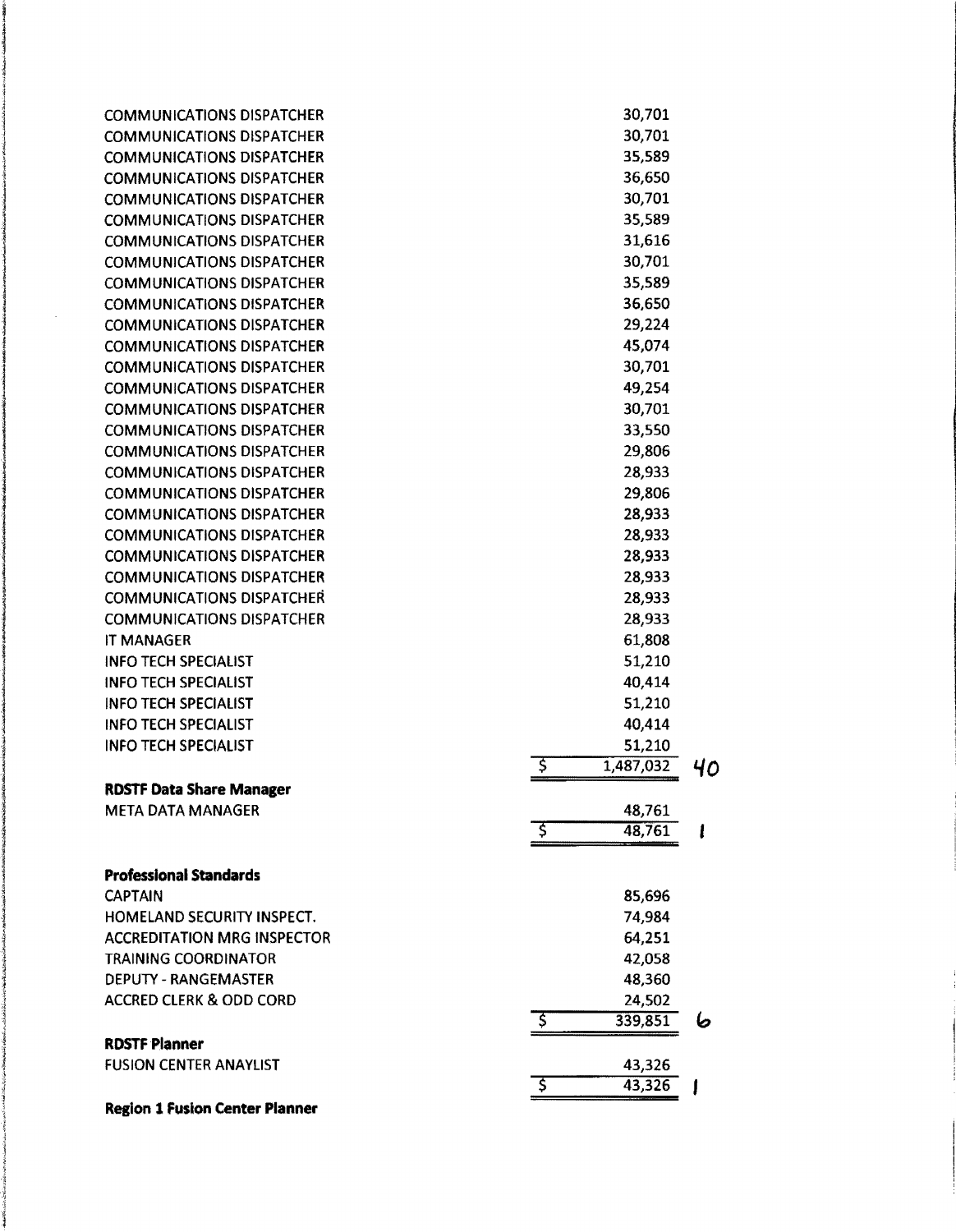| RDSTF REGIONAL PLANNER              |    | 39,645  |    |
|-------------------------------------|----|---------|----|
| RDSTF REGIONAL PLANNER              |    | 39,645  |    |
|                                     | ड़ | 79,290  | G  |
|                                     |    |         |    |
| <b>Fleet &amp; Evidence</b>         |    |         |    |
| <b>DEPUTY DIRECTOR</b>              |    | 69,500  |    |
| <b>MAINTENANCE</b>                  |    | 49,234  |    |
| <b>EQUIPMENT MECHANIC</b>           |    | 57,075  |    |
| <b>MAINTENANCE</b>                  |    | 40,019  |    |
| <b>EQUIPMENT MECHANIC</b>           |    | 50,710  |    |
| <b>EQUIPMENT MECHANIC</b>           |    | 42,453  |    |
| <b>CLERK - LOGISTICS</b>            |    | 32,240  |    |
| <b>CRIME SCENE TECHNICIAN</b>       |    | 42,474  |    |
| <b>CRIME SCENE TECHNICIAN</b>       |    | 40,040  |    |
| <b>EVIDENCE/PROPERTY MANAGER</b>    |    | 35,589  |    |
| EVIDENCE/PROPERTY TECHNICIAN        |    | 24,731  |    |
|                                     | ड़ | 484,065 | 11 |
|                                     |    |         |    |
| <b>SRO Choice Contract</b>          |    |         |    |
| <b>CHOICE INSTRUCTOR</b>            |    | 41,750  | l  |
|                                     | इ  | 41,750  |    |
|                                     |    |         |    |
| <b>School Resource Program</b>      |    |         |    |
| CORPORAL - S.R.O.                   |    | 65,582  |    |
| CORPORAL - S.R.O.                   |    | 60,008  |    |
| DEPUTY - S.R.O.                     |    | 45,594  |    |
| DEPUTY - S.R.O.                     |    | 45,594  |    |
| DEPUTY - S.R.O.                     |    | 46,946  |    |
| DEPUTY - S.R.O.                     |    | 39,312  |    |
| DEPUTY - S.R.O.                     |    | 42,973  |    |
| DEPUTY - S.R.O.                     |    | 39,312  |    |
| DEPUTY - S.R.O.                     |    | 39,312  |    |
| DEPUTY - S.R.O.                     |    | 39,312  |    |
| DEPUTY - S.R.O.                     |    | 39,312  |    |
| DEPUTY - S.R.O.                     |    | 41,704  |    |
| DEPUTY - S.R.O.                     |    | 40,498  |    |
| DEPUTY - S.R.O.                     |    | 46,946  |    |
|                                     | ड़ | 632,403 | IЧ |
|                                     |    |         |    |
| <b>Crime Prevention</b>             |    |         |    |
| <b>CRIME PREVENTION COORDINATOR</b> |    | 33,862  |    |
|                                     | ड़ | 33,862  |    |
| <b>Judicial Process</b>             |    |         |    |
| <b>RECORDS SUPERVISOR</b>           |    |         |    |
| <b>CLERK - RECORDS</b>              |    | 44,616  |    |
|                                     |    | 31,013  |    |
| <b>CLERK - RECORDS</b>              |    | 41,683  |    |
| <b>CLERK - RECORDS</b>              |    | 30,118  |    |

 $\frac{1}{2}$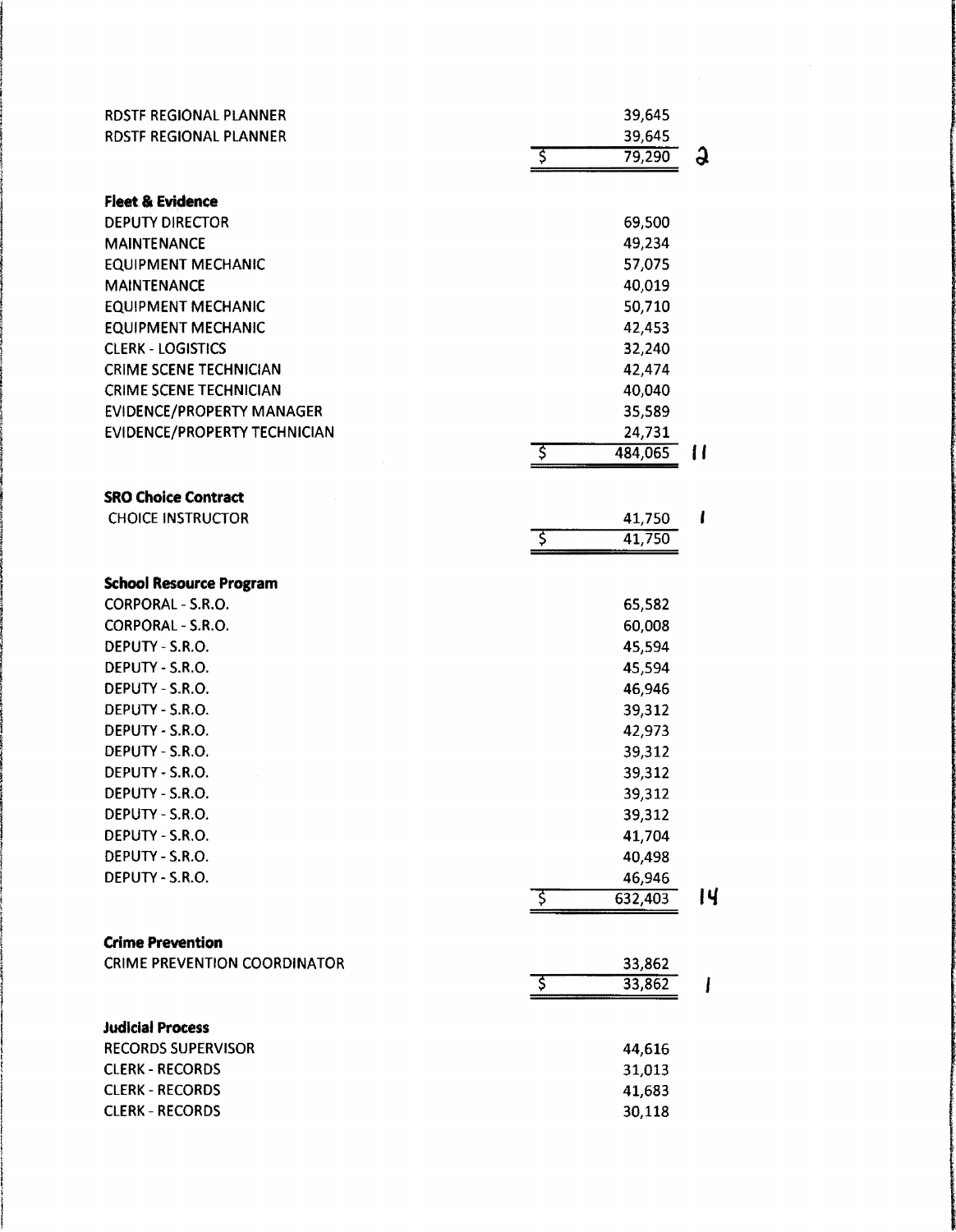| <b>CLERK - RECORDS</b>           | 40,061                          |    |
|----------------------------------|---------------------------------|----|
| <b>WARRANTS SUPERVISOR</b>       | 54,870                          |    |
| <b>CLERK - WARRANTS</b>          | 24,482                          |    |
| <b>CLERK - WARRANTS</b>          | 31,970                          |    |
| <b>CLERK - WARRANTS</b>          | 29,245                          |    |
| SERGEANT - CIVIL PROCESS         | 74,526                          |    |
| <b>DEPUTY - CIVIL</b>            | 40,498                          |    |
| <b>DEPUTY - CIVIL</b>            | 40,498                          |    |
| DEPUTY - CIVIL                   | 51,314                          |    |
| <b>DEPUTY - CIVIL</b>            | 48,360                          |    |
| <b>DEPUTY - CIVIL</b>            | 39,312                          |    |
| <b>DEPUTY-CIVIL</b>              | 49,816                          |    |
| DEPUTY - TRANSPORTATION          | 37,066                          |    |
| <b>CLERK - CIVIL</b>             | 29,245                          |    |
| <b>CLERK - CIVIL</b>             | 39,686                          |    |
|                                  | \$<br>778,378                   | 19 |
|                                  |                                 |    |
| <b>Court Security</b>            |                                 |    |
| <b>Crestview Courthouse</b>      |                                 |    |
| SERGEANT - COURT SECURITY        | 74,526                          |    |
| <b>DEPUTY - COURT SECURITY</b>   | 39,312                          |    |
| <b>DEPUTY - COURT SECURITY</b>   | 39,312                          |    |
| <b>DEPUTY - COURT SECURITY</b>   | 35,984                          |    |
| <b>DEPUTY - COURT SECURITY</b>   | 37,066                          |    |
| <b>DEPUTY - COURT SECURITY</b>   | 41,704                          |    |
| <b>DEPUTY - COURT SECURITY</b>   | 42,973                          |    |
| DEPUTY - COURT SECURITY          | 35,984                          |    |
| <b>COURT SECURITY SCREENERS</b>  | 25,230                          |    |
| <b>COURT SECURITY SCREENERS</b>  | 25,230                          |    |
|                                  | ड़<br>397,321                   | 10 |
| <b>Shalimar Courthouse Annex</b> |                                 |    |
| <b>SERGEANT - JUDICIAL SVCS</b>  | 49,275                          |    |
| <b>DEPUTY - COUNTY CLERK</b>     | 37,066                          |    |
| <b>DEPUTY - COURT SECURITY</b>   | 40,498                          |    |
| <b>DEPUTY - COURT SECURITY</b>   | 38,168                          |    |
| DEPUTY - COURT SECURITY          | 40,498                          |    |
| <b>DEPUTY - COURT SECURITY</b>   | 41,704                          |    |
| <b>DEPUTY - COURT SECURITY</b>   | 46,946                          |    |
| <b>DEPUTY - COURT SECURITY</b>   | 41,704                          |    |
| <b>DEPUTY - COURT SECURITY</b>   | 40,498                          |    |
|                                  |                                 |    |
| <b>DEPUTY - COURT SECURITY</b>   | 40,498                          |    |
| <b>DEPUTY - COURT SECURITY</b>   | 46,946                          |    |
| <b>COURT SECURITY SCREENERS</b>  | 29,245                          |    |
| <b>COURT SECURITY SCREENERS</b>  | 23,774                          |    |
| <b>COURT SECURITY SCREENERS</b>  | 23,774                          |    |
|                                  | $\boldsymbol{\zeta}$<br>540,592 | IЧ |
| <b>Detention Services</b>        |                                 |    |

SERGEANT - DETENTION 47,840

l **Processi**ng l

i<br>Manazarta<br>Manazarta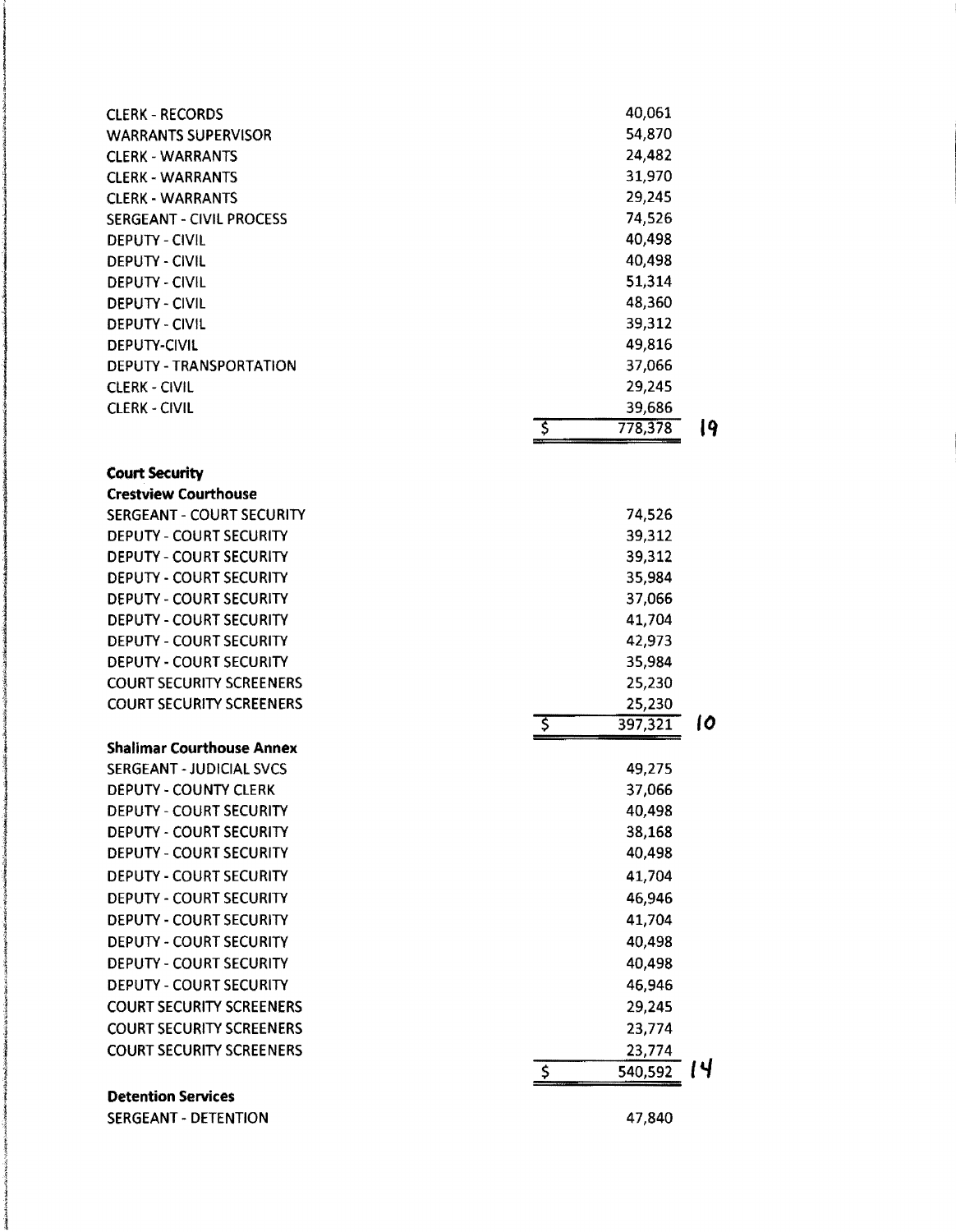| <b>DEPUTY - DETENTION</b> | 37,066  |                    |
|---------------------------|---------|--------------------|
| <b>DEPUTY - DETENTION</b> | 35,984  |                    |
| DEPUTY - DETENTION        | 35,984  |                    |
| DEPUTY - DETENTION        | 37,066  |                    |
| <b>DEPUTY - DETENTION</b> | 39,312  |                    |
| <b>DEPUTY - DETENTION</b> | 37,066  |                    |
| <b>DEPUTY - DETENTION</b> | 34,590  |                    |
| <b>DEPUTY - DETENTION</b> | 34,590  |                    |
| <b>DEPUTY - DETENTION</b> | 34,590  |                    |
| <b>DEPUTY - DETENTION</b> | 35,984  |                    |
| <b>DEPUTY - DETENTION</b> | 35,984  |                    |
|                           | 446,056 | $\mathbf{\hat{a}}$ |

**District 1 • North** 

| <b>CAPTAIN - OPERATIONS</b>      | 85,696          |    |
|----------------------------------|-----------------|----|
| <b>DEPUTY - FRONT DESK</b>       | 59,467          |    |
| <b>CLERK - CRESTVIEW</b>         | 38,147          |    |
| <b>SERGEANT - NORTH DISTRICT</b> | 64,293          |    |
| <b>DEPUTY - NORTH DISTRICT</b>   | 42,973          |    |
| DEPUTY - NORTH DISTRICT          | 39,312          |    |
| DEPUTY - NORTH DISTRICT          | 37,066          |    |
| DEPUTY - NORTH DISTRICT          | 37,066          |    |
| DEPUTY - NORTH DISTRICT          | 35,984          |    |
| <b>DEPUTY - DESTIN PATROL</b>    | 40,498          |    |
| SERGEANT - NORTH DISTRICT        | 46,446          |    |
| <b>DEPUTY - NORTH DISTRICT</b>   | 39,312          |    |
| <b>DEPUTY - NORTH DISTRICT</b>   | 37,066          |    |
| DEPUTY - NORTH DISTRICT          | 37,066          |    |
| <b>DEPUTY - NORTH DISTRICT</b>   | 35,984          |    |
| <b>DEPUTY - NORTH DISTRICT</b>   | 35,984          |    |
| DEPUTY - NORTH DISTRICT          | 35,984          |    |
| <b>SERGEANT - NORTH DISTRICT</b> | 49,275          |    |
| <b>DEPUTY - NORTH DISTRICT</b>   | 41,704          |    |
| <b>DEPUTY - NORTH DISTRICT</b>   | 39,312          |    |
| <b>DEPUTY - NORTH DISTRICT</b>   | 38,168          |    |
| <b>DEPUTY - NORTH DISTRICT</b>   | 37,066          |    |
| <b>DEPUTY - NORTH DISTRICT</b>   | 37,066          |    |
| <b>DEPUTY - NORTH DISTRICT</b>   | 37,066          |    |
| SERGEANT - NORTH DISTRICT        | 53,830          |    |
| <b>DEPUTY - NORTH DISTRICT</b>   | 38,168          |    |
| <b>DEPUTY - NORTH DISTRICT</b>   | 35,984          |    |
| DEPUTY - NORTH DISTRICT          | 37,066          |    |
| DEPUTY - NORTH DISTRICT          | 35,984          |    |
| <b>DEPUTY - NORTH DISTRICT</b>   | 37,066          |    |
| <b>DEPUTY - NORTH DISTRICT</b>   | 44,262          |    |
|                                  | \$<br>1,310,358 | 31 |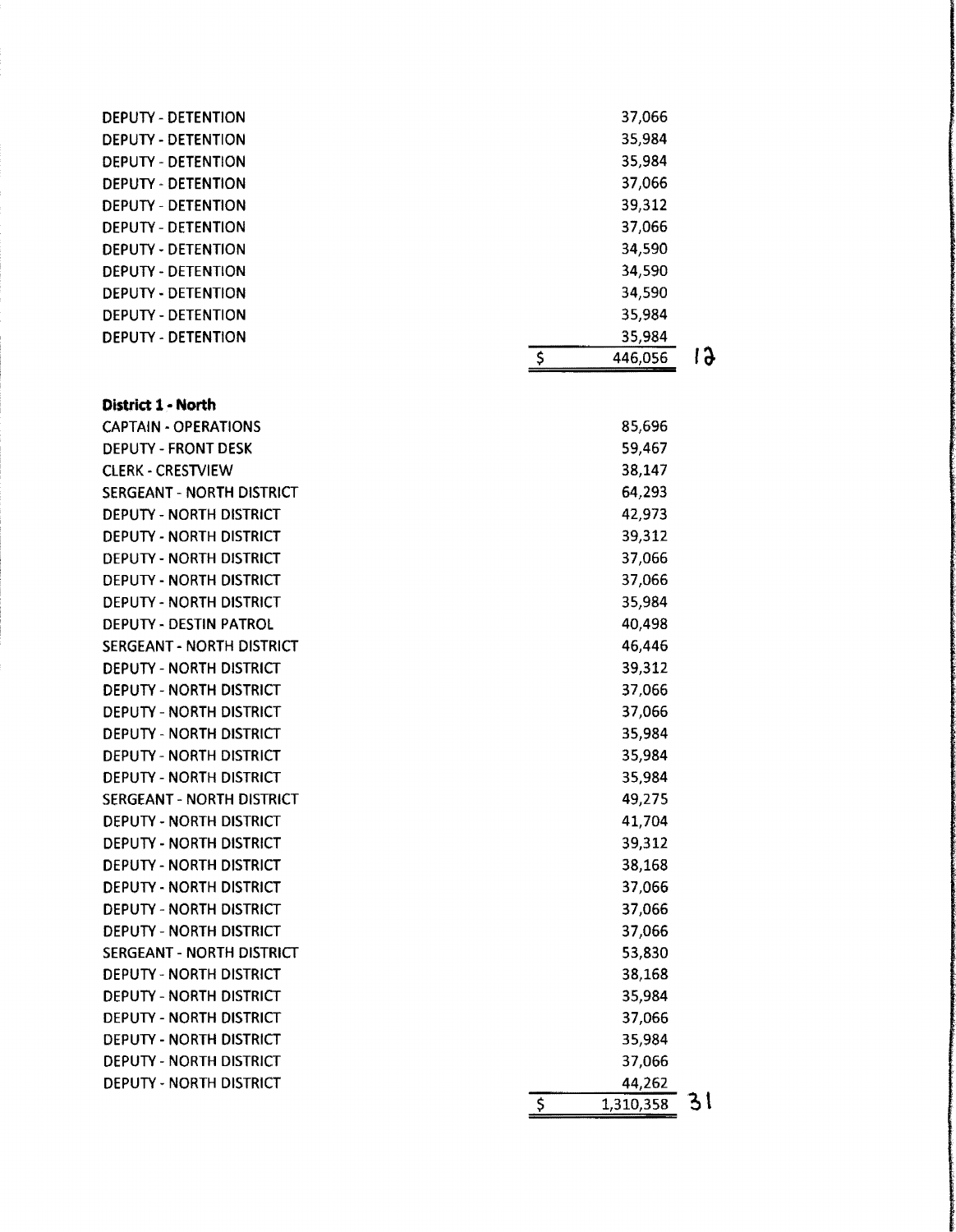| <b>District 2 - Central</b>      |              |           |    |
|----------------------------------|--------------|-----------|----|
| <b>CAPTAIN - OPERATIONS</b>      |              | 85,696    |    |
| DEPUTY - CENTRAL DISTRICT        |              | 35,984    |    |
| <b>CLERK</b>                     |              | 25,230    |    |
| SERGEANT - CENTRAL DISTRICT      |              | 37,066    |    |
| DEPUTY - CENTRAL DISTRICT        |              | 49,275    |    |
| DEPUTY - CENTRAL DISTRICT        |              | 39,312    |    |
| DEPUTY - CENTRAL DISTRICT        |              | 35,984    |    |
| DEPUTY - CENTRAL DISTRICT        |              | 34,590    |    |
| DEPUTY - CENTRAL DISTRICT        |              | 40,498    |    |
| DEPUTY - CENTRAL DISTRICT        |              | 35,984    |    |
| DEPUTY - CENTRAL DISTRICT        |              | 35,984    |    |
| DEPUTY - CENTRAL DISTRICT        |              | 35,630    |    |
| SERGEANT - CENTRAL DISTRICT      |              | 49,275    |    |
| DEPUTY - CENTRAL DISTRICT        |              | 45,115    |    |
| DEPUTY - CENTRAL DISTRICT        |              | 37,066    |    |
| DEPUTY - CENTRAL DISTRICT        |              | 38,168    |    |
| DEPUTY - CENTRAL DISTRICT        |              | 35,984    |    |
| DEPUTY - CENTRAL DISTRICT        |              | 37,066    |    |
| DEPUTY - CENTRAL DISTRICT        |              | 40,498    |    |
| DEPUTY - CENTRAL DISTRICT        |              | 35,984    |    |
| DEPUTY - CENTRAL DISTRICT        |              | 40,498    |    |
| SERGEANT - CENTRAL DISTRICT      |              | 64,293    |    |
| DEPUTY - CENTRAL DISTRICT        |              | 35,984    |    |
| <b>DEPUTY - CENTRAL DISTRICT</b> |              | 39,312    |    |
| DEPUTY - CENTRAL DISTRICT        |              | 46,946    |    |
| DEPUTY - CENTRAL DISTRICT        |              | 35,984    |    |
| DEPUTY - CENTRAL DISTRICT        |              | 35,984    |    |
| <b>DEPUTY - CENTRAL DISTRICT</b> |              | 35,984    |    |
| <b>DEPUTY - CENTRAL DISTRICT</b> |              | 59,467    |    |
| <b>DEPUTY - CENTRAL DISTRICT</b> |              | 34,590    |    |
| SERGEANT - CENTRAL DISTRICT      |              | 49,275    |    |
| DEPUTY - CENTRAL DISTRICT        |              | 37,066    |    |
| DEPUTY - CENTRAL DISTRICT        |              | 34,590    |    |
| DEPUTY - CENTRAL DISTRICT        |              | 35,984    |    |
| DEPUTY - CENTRAL DISTRICT        |              | 39,312    |    |
| DEPUTY - CENTRAL DISTRICT        |              | 35,984    |    |
| DEPUTY - CENTRAL DISTRICT        |              | 37,066    |    |
| <b>DEPUTY - CENTRAL DISTRICT</b> |              | 40,498    |    |
| DEPUTY - CENTRAL DISTRICT        |              | 61,256    |    |
|                                  | $\mathsf{S}$ | 1,610,460 | 39 |
| <b>City of Mary Esther</b>       |              |           |    |
| DEPUTY - CENTRAL DISTRICT        |              | 35,984    |    |
| DEPUTY - CENTRAL DISTRICT        |              | 35,984    |    |
| DEPUTY - CENTRAL DISTRICT        |              | 35,984    |    |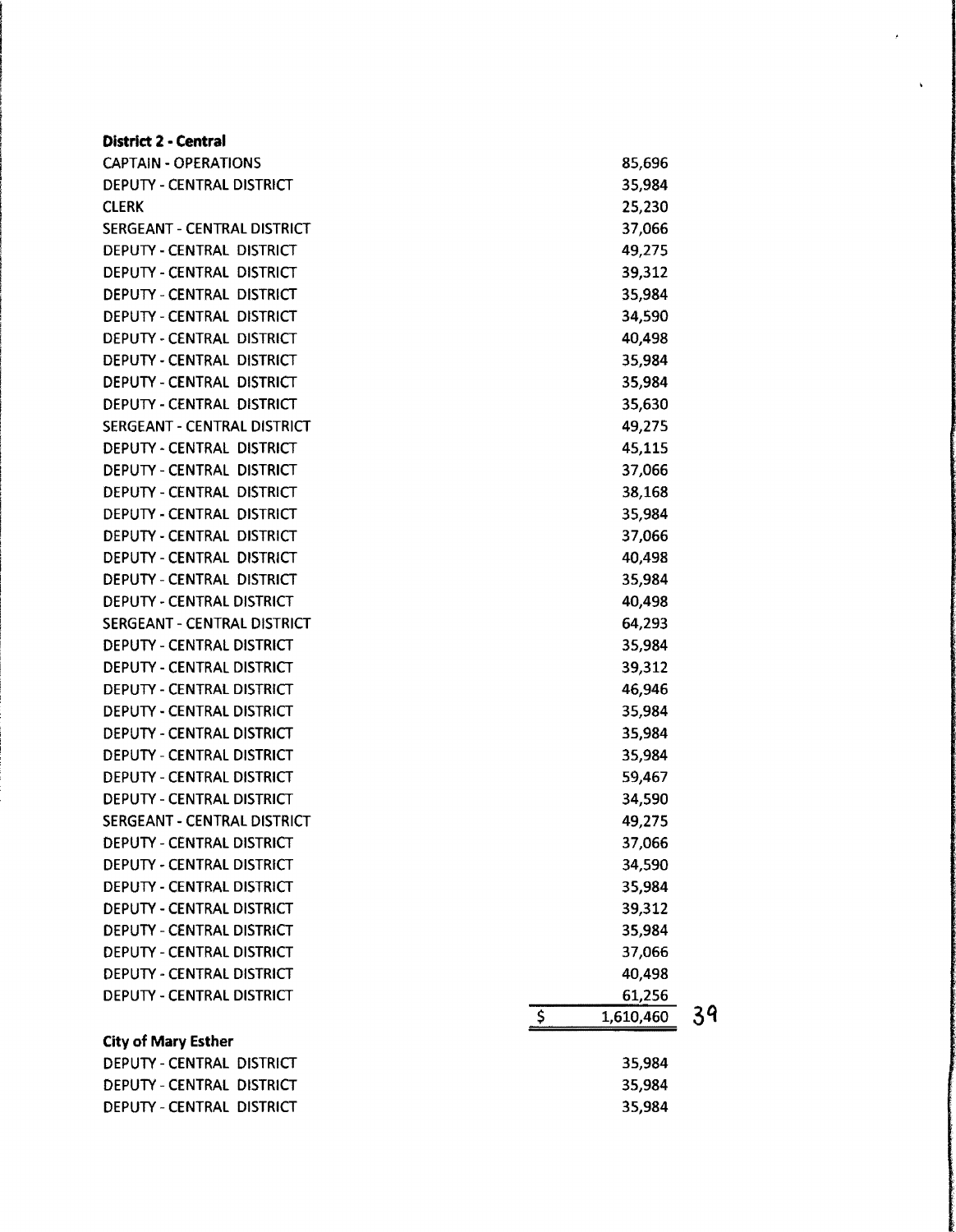| DEPUTY - CENTRAL DISTRICT        | 38,168                     |            |
|----------------------------------|----------------------------|------------|
|                                  | <u>ې</u><br>146,120        | Ч          |
| <b>District 3 - East</b>         |                            |            |
| <b>CAPTAIN - OPERATIONS</b>      | 85,696                     |            |
| SERGEANT - EAST DISTRICT         | 35,984                     |            |
| <b>DEPUTY - EAST DISTRICT</b>    | 57,117                     |            |
| <b>DEPUTY - EAST DISTRICT</b>    | 35,984                     |            |
| <b>DEPUTY - EAST DISTRICT</b>    | 35,984                     |            |
| <b>DEPUTY - EAST DISTRICT</b>    | 41,704                     |            |
| <b>DEPUTY - EAST DISTRICT</b>    | 37,066                     |            |
| SERGEANT - EAST DISTRICT         | 39,312                     |            |
| DEPUTY - EAST DISTRICT           | 45,094                     |            |
| <b>DEPUTY - EAST DISTRICT</b>    | 37,066                     |            |
| <b>DEPUTY - EAST DISTRICT</b>    | 35,984                     |            |
| <b>DEPUTY - EAST DISTRICT</b>    | 35,984                     |            |
| <b>DEPUTY - EAST DISTRICT</b>    | 35,984                     |            |
| <b>SERGEANT - EAST DISTRICT</b>  | 42,973                     |            |
| DEPUTY - EAST DISTRICT           | 47,840                     |            |
| <b>DEPUTY - EAST DISTRICT</b>    | 37,066                     |            |
| DEPUTY - EAST DISTRICT           | 37,066                     |            |
| <b>DEPUTY - EAST DISTRICT</b>    | 35,984                     |            |
| <b>DEPUTY - EAST DISTRICT</b>    | 40,498                     |            |
| <b>SERGEANT - EAST DISTRICT</b>  | 35,630                     |            |
| <b>DEPUTY - EAST DISTRICT</b>    | 49,275                     |            |
| DEPUTY - EAST DISTRICT           | 37,066                     |            |
| <b>DEPUTY - EAST DISTRICT</b>    | 35,630                     |            |
| <b>DEPUTY - EAST DISTRICT</b>    | 43,805                     |            |
| <b>DEPUTY - EAST DISTRICT</b>    | 35,984                     |            |
|                                  | $\frac{1}{2}$<br>1,037,774 | วร         |
| <b>City of Destin</b>            |                            |            |
| <b>DEPUTY - DESTIN PATROL</b>    | 34,590                     |            |
| DEPUTY - DESTIN PATROL           | 40,498                     |            |
| DEPUTY - DESTIN PATROL           | 39,312                     |            |
| DEPUTY - DESTIN PATROL           | 35,984                     |            |
| DEPUTY - DESTIN PATROL           | 35,984                     |            |
| DEPUTY - DESTIN PATROL           | 35,984                     |            |
| DEPUTY - DESTIN PATROL           | 42,973                     |            |
| <b>DEPUTY - DESTIN PATROL</b>    | 35,984                     |            |
| DEPUTY - DESTIN PATROL           | 35,984                     |            |
| <b>DEPUTY - DESTIN PATROL</b>    | 35,984                     |            |
| <b>DEPUTY - DESTIN PATROL</b>    | 35,630                     |            |
| DEPUTY - DESTIN PATROL           | 37,066                     |            |
| DEPUTY - DESTIN PATROL           | 39,312                     |            |
| <b>CORPORAL - INVESTIGATIONS</b> | 45,552                     |            |
|                                  | \$<br>530,837              | <u> </u> 4 |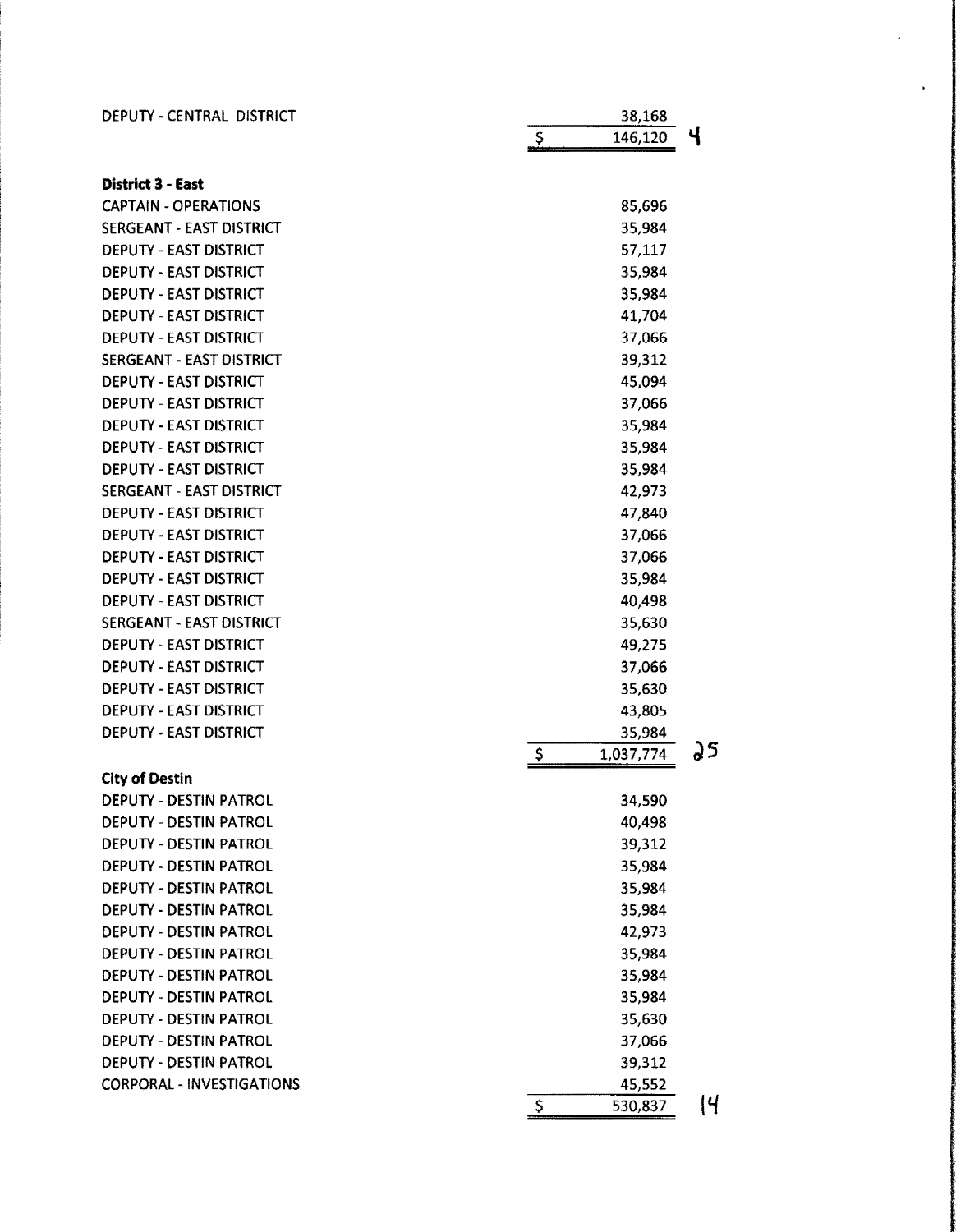| <b>Special Operations</b>              |                                    |   |
|----------------------------------------|------------------------------------|---|
| <b>LIEUTENANT - SPECIAL OPERATIONS</b> | 74,900                             |   |
| LIEUTENANT - SPECIAL OPERATIONS        | 79,019                             |   |
|                                        | $\overline{5}$<br>153,919          | G |
| <b>Beach/Marine</b>                    |                                    |   |
| DEPUTY - BEACH/MARINE                  | 59,467                             |   |
| DEPUTY - BEACH/MARINE                  | 38,168                             |   |
| DEPUTY - BEACH/MARINE                  | 37,066                             |   |
| DEPUTY - BEACH/MARINE                  | 46,946                             |   |
| DEPUTY - BEACH/MARINE                  | 35,984                             |   |
| DEPUTY - BEACH/MARINE                  | 35,984                             |   |
|                                        | $\zeta$<br>253,614                 | 6 |
| <b>Traffic</b>                         |                                    |   |
| SERGEANT-TRAFFIC                       | 53,830                             |   |
| <b>DEPUTY-TRAFFIC</b>                  | 48,360                             |   |
| DEPUTY-TRAFFIC                         | 39,312                             |   |
| DEPUTY-TRAFFIC                         | 39,312                             |   |
| DEPUTY-TRAFFIC                         | 37,066                             |   |
| <b>DEPUTY-TRAFFIC</b>                  | 37,066                             |   |
| <b>DEPUTY-TRAFFIC</b>                  | 42,973                             |   |
| <b>DEPUTY-TRAFFIC</b>                  | 35,984                             |   |
| DEPUTY-TRAFFIC                         | 37,066                             |   |
|                                        | $\ddot{\mathsf{S}}$<br>370,968     | 9 |
| <b>Street Crimes</b>                   |                                    |   |
| SERGEANT-STREET CRIMES                 | 58,824                             |   |
| DEPUTY - PROB ORIEN POLIC              | 45,594                             |   |
| DEPUTY - PROB ORIEN POLIC              | 37,066                             |   |
| <b>DEPUTY - PROB ORIEN POLIC</b>       | 35,984                             |   |
| <b>DEPUTY - PROB ORIEN POLIC</b>       | 79,019                             |   |
| DEPUTY - PROB ORIEN POLIC              | 34,590                             |   |
|                                        | $\overline{\mathsf{S}}$<br>291,077 | 6 |
| K-9 Unit                               |                                    |   |
| <b>SERGEANT - K9</b>                   | 74,526                             |   |
| DEPUTY - K9                            | 39,312                             |   |
| <b>DEPUTY - K9/STREET CRIMES</b>       | 35,984                             |   |
| DEPUTY - K9                            | 40,498                             |   |
| DEPUTY - K9                            | 37,066                             |   |
| <b>DEPUTY - K9</b>                     | 38,168                             |   |
| DEPUTY - K9                            | 35,984                             |   |
| DEPUTY - K9                            | 37,066                             |   |
|                                        | $\ddot{\bm{\zeta}}$<br>338,603     | 8 |
| Investigations                         |                                    |   |
| <b>CAPTAIN - INVESTIGATIONS</b>        | 85,696                             |   |
|                                        | \$<br>85,696                       |   |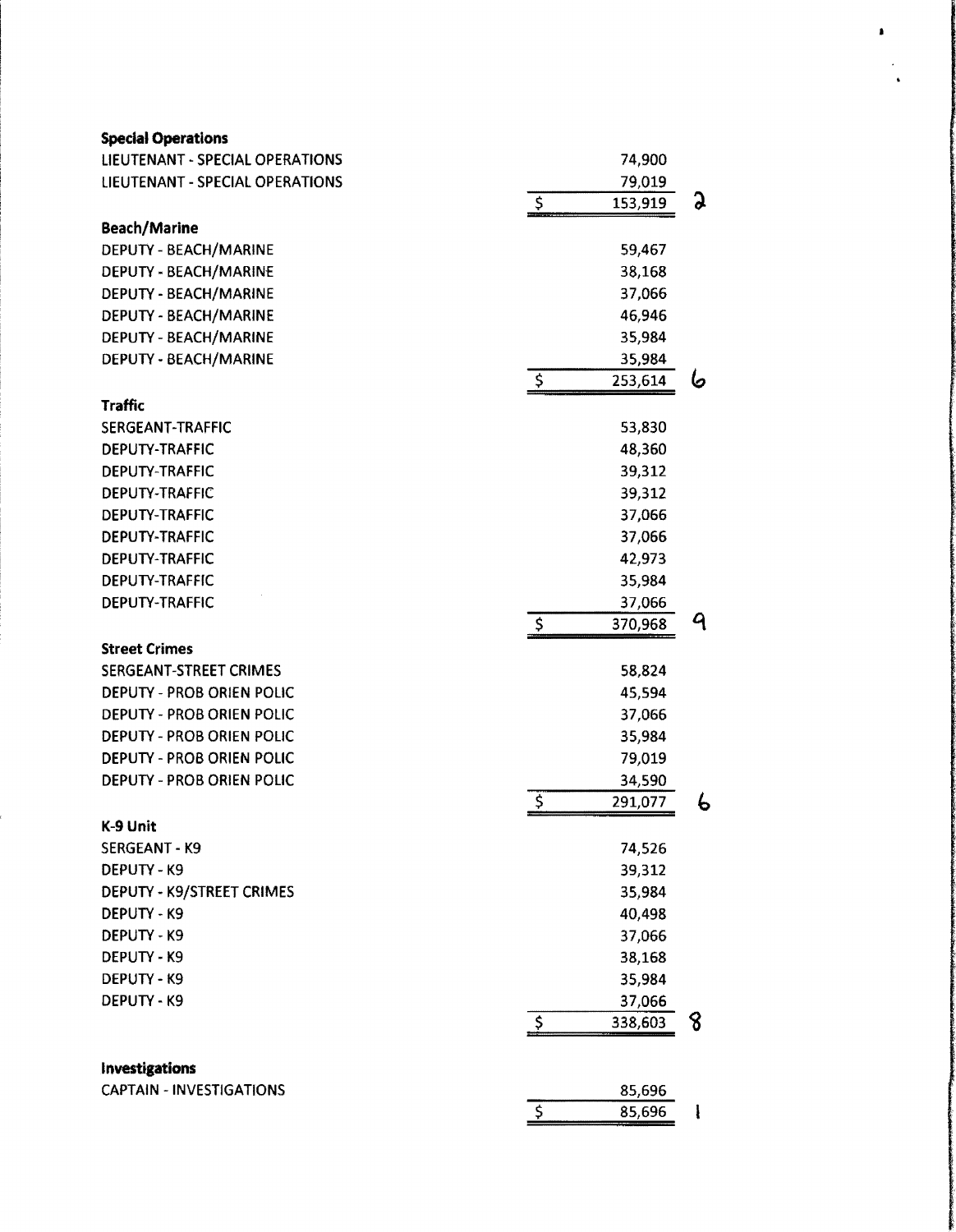| <b>Criminal Investigations</b>   |             |         |    |
|----------------------------------|-------------|---------|----|
| LIEUTENANT-INVESTIGATIONS        |             | 79,019  |    |
|                                  | $\varsigma$ | 79,019  |    |
| <b>Property Crimes</b>           |             |         |    |
| <b>CORPORAL - INVESTIGATIONS</b> |             | 41,683  |    |
| <b>CORPORAL - INVESTIGATIONS</b> |             | 44,242  |    |
| <b>CORPORAL - INVESTIGATIONS</b> |             | 40,893  |    |
| <b>CORPORAL - INVESTIGATIONS</b> |             | 44,242  |    |
| <b>CORPORAL - INVESTIGATIONS</b> |             | 44,221  |    |
| <b>CORPORAL - INVESTIGATIONS</b> |             | 44,221  |    |
|                                  | \$          | 259,501 | Đ  |
| <b>General Investigations</b>    |             |         |    |
| <b>SERGEANT - INVESTIGATIONS</b> |             | 66,227  |    |
| <b>CORPORAL - INVESTIGATIONS</b> |             | 68,910  |    |
| <b>CORPORAL - INVESTIGATIONS</b> |             | 57,720  |    |
| <b>CORPORAL - INVESTIGATIONS</b> |             | 46,925  |    |
| <b>CORPORAL - INVESTIGATIONS</b> |             | 49,795  |    |
| <b>CORPORAL - INVESTIGATIONS</b> |             | 51,272  |    |
| <b>CORPORAL - INVESTIGATIONS</b> |             | 41,683  |    |
| <b>CORPORAL - INVESTIGATIONS</b> |             |         |    |
| <b>CORPORAL - INVESTIGATIONS</b> |             | 41,683  |    |
|                                  |             | 41,683  |    |
| <b>CORPORAL - INVESTIGATIONS</b> |             | 66,893  |    |
| <b>CORPORAL - INVESTIGATIONS</b> |             | 34,590  |    |
| <b>INVESTIGATION TECHNICIAN</b>  |             | 47,320  |    |
| <b>CRIMINAL ANALYST</b>          |             | 30,701  |    |
| <b>INVESTIGATION TECHNICIAN</b>  |             | 37,357  |    |
|                                  | \$          | 682,760 | 14 |
| <b>Special Investigations</b>    |             |         |    |
| LIEUTENANT - INVESTIGATIONS      |             | 74,485  |    |
|                                  | \$          | 74,485  |    |
| <b>Drug Task Force</b>           |             |         |    |
| SERGEANT - D.T.F                 |             | 53,830  |    |
| <b>CORPORAL - DRUG TASK FORC</b> |             | 41,683  |    |
| <b>CORPORAL - DRUG TASK FORC</b> |             | 45,552  |    |
| <b>CORPORAL - DRUG TASK FORC</b> |             | 59,446  |    |
| <b>CORPORAL - DRUG TASK FORC</b> |             | 45,552  |    |
| <b>CORPORAL - DRUG TASK FORC</b> |             | 41,683  |    |
| <b>CORPORAL - DRUG TASK FORC</b> |             | 41,683  |    |
| <b>CORPORAL - DRUG TASK FORC</b> |             | 41,683  |    |
| <b>CLERK - INVESTIGATIONS</b>    |             | 32,906  |    |
|                                  | \$          | 404,019 | 9  |
| <b>Fugitive Warrants</b>         |             |         |    |
| <b>CORPORAL - INVESTIGATIONS</b> |             | 57,720  |    |
| <b>CORPORAL - INVESTIGATIONS</b> |             | 61,235  |    |
|                                  | \$          | 118,955 | G  |
| Sex Offender / Gang Unit         |             |         |    |
|                                  |             |         |    |